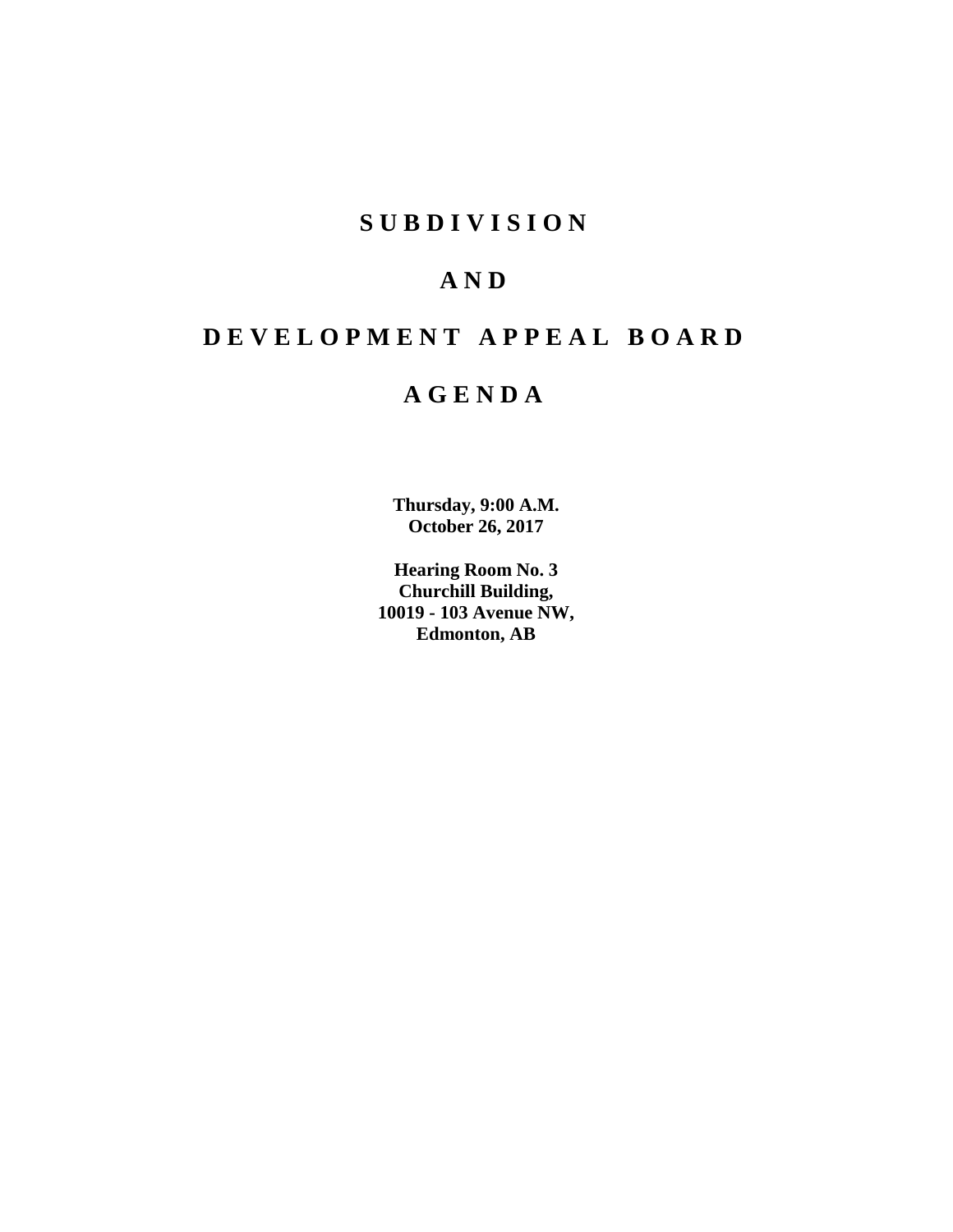## **SUBDIVISION AND DEVELOPMENT APPEAL BOARD HEARING ROOM NO. 3**

|              | 9:00 A.M.    | $SDAB-D-17-199$ | Construct an Accessory building (detached<br>Garage, 7.31 metres by 9.14 metres)<br>9818 - 159 Street NW<br>Project No.: 259231987-001 |
|--------------|--------------|-----------------|----------------------------------------------------------------------------------------------------------------------------------------|
| $\mathbf{H}$ | $10:30$ A.M. | $SDAB-D-17-200$ | Convert a Single Detached House to a Lodging<br>House (6 residents)<br>11008 - 85 Avenue NW<br>Project No.: 258181585-001              |
|              | <b>NOTE:</b> |                 | Unless otherwise stated, all references to "section numbers" refer to<br>the authority under the Edmonton Zoning Bylaw 12800.          |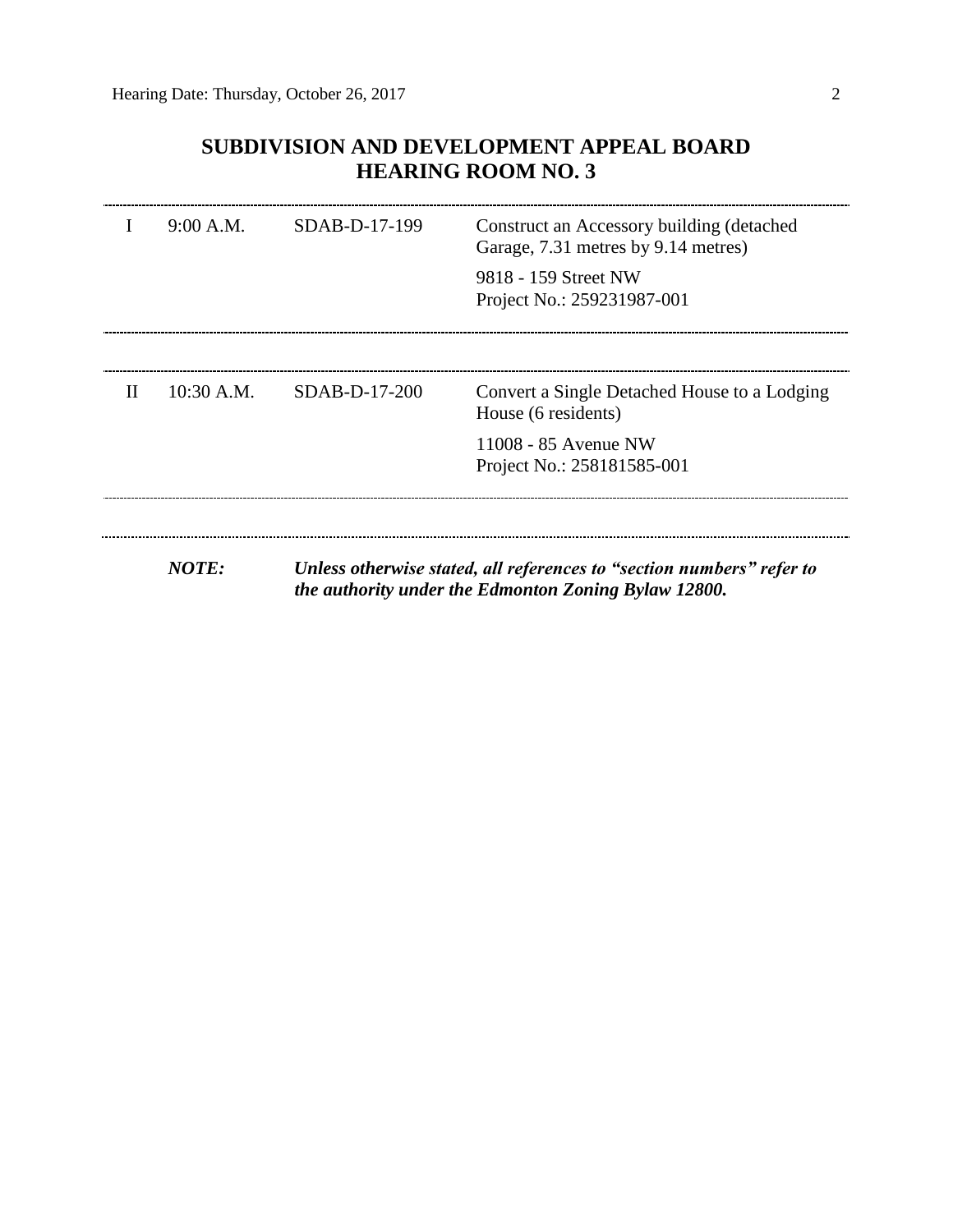| ITEM I: 9:00 A.M. |                                                        | FILE: SDAB-D-17-199                                                                 |
|-------------------|--------------------------------------------------------|-------------------------------------------------------------------------------------|
|                   | AN APPEAL FROM THE DECISION OF THE DEVELOPMENT OFFICER |                                                                                     |
|                   | <b>APPELLANT:</b>                                      |                                                                                     |
|                   | <b>APPLICATION NO.:</b>                                | 259231987-001                                                                       |
|                   | <b>APPLICATION TO:</b>                                 | Construct an Accessory building<br>(detached Garage, 7.31 metres by 9.14<br>metres) |
|                   | <b>DECISION OF THE</b><br>DEVELOPMENT AUTHORITY:       | Refused                                                                             |
|                   | <b>DECISION DATE:</b>                                  | September 27, 2017                                                                  |
|                   | <b>DATE OF APPEAL:</b>                                 | October 2, 2017                                                                     |
|                   | <b>MUNICIPAL DESCRIPTION</b><br>OF SUBJECT PROPERTY:   | 9818 - 159 Street NW                                                                |
|                   | <b>LEGAL DESCRIPTION:</b>                              | Plan 1909HW Blk 15 Lot 13                                                           |
|                   | ZONE:                                                  | (RF1) Single Detached Residential Zone                                              |
|                   | <b>OVERLAY:</b>                                        | Mature Neighbourhood Overlay                                                        |
|                   | <b>STATUTORY PLAN:</b>                                 | Jasper Place Area Redevelopment Plan                                                |

## *Grounds for Appeal*

The Appellant provided the following reasons for appealing the decision of the Development Authority:

Parking to accommodate the household & rental downstairs.

### *General Matters*

## **Appeal Information:**

The *Municipal Government Act*, RSA 2000, c M-26 states the following:

**Grounds for Appeal 685(1)** If a development authority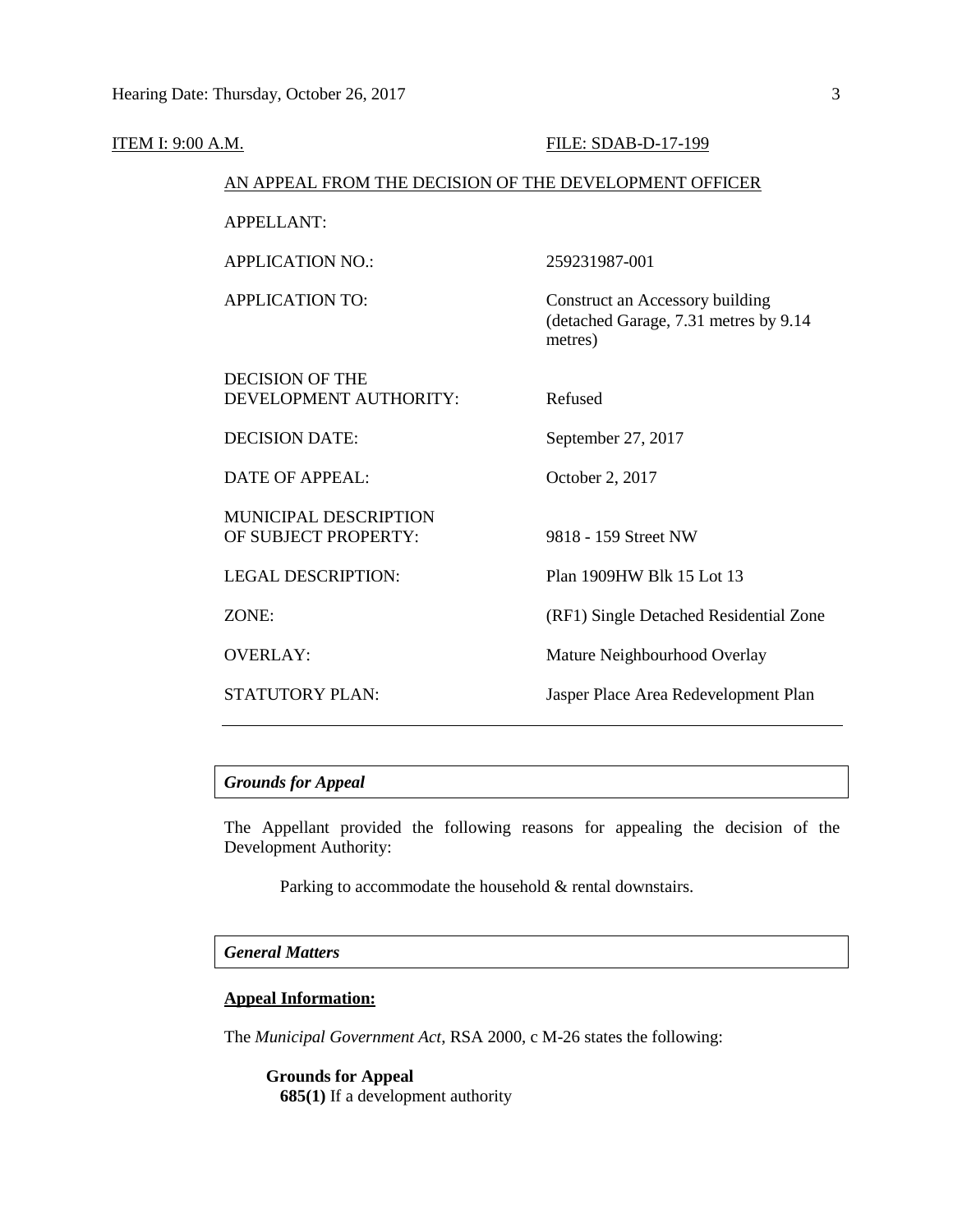- (a) fails or refuses to issue a development permit to a person,
- (b) issues a development permit subject to conditions, or
- (c) issues an order under section 645,

the person applying for the permit or affected by the order under section 645 may appeal to the subdivision and development appeal board.

### **Appeals**

**686(1)** A development appeal to a subdivision and development appeal board is commenced by filing a notice of the appeal, containing reasons, with the board within 14 days,

- (a) in the case of an appeal made by a person referred to in section 685(1), after
	- (i) the date on which the person is notified of the order or decision or the issuance of the development permit, or

### **Hearing and Decision**

…

**687(3)** In determining an appeal, the subdivision and development appeal board

- …
- (a.1) must comply with the land use policies and statutory plans and, subject to clause (d), the land use bylaw in effect;
	- …
	- (c) may confirm, revoke or vary the order, decision or development permit or any condition attached to any of them or make or substitute an order, decision or permit of its own;
	- (d) may make an order or decision or issue or confirm the issue of a development permit even though the proposed development does not comply with the land use bylaw if, in its opinion,
		- (i) the proposed development would not
			- (A) unduly interfere with the amenities of the neighbourhood, or
			- (B) materially interfere with or affect the use, enjoyment or value of neighbouring parcels of land,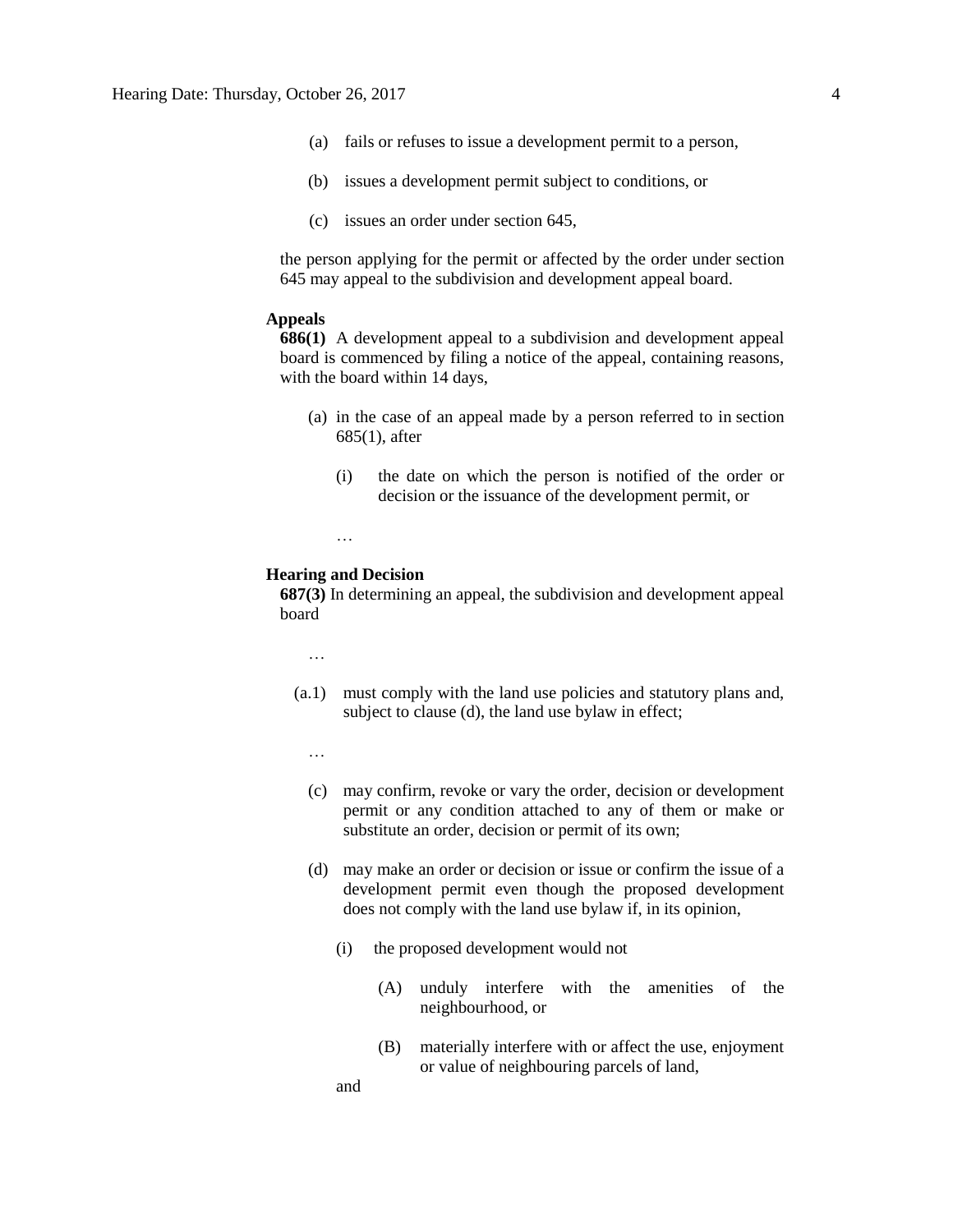(ii) the proposed development conforms with the use prescribed for that land or building in the land use bylaw.

### **General Provisions from the** *Edmonton Zoning Bylaw:*

Under Section 110.2(4), **Single Detached Housing** is a **Permitted Use** in the **RF1 Single Detached Residential Zone**.

Under Section 7.2(8), **Single Detached Housing** means development consisting of a building containing only one Dwelling, which is separate from any other Dwelling or building. Where a Secondary Suite is a Permitted or Discretionary Use in a Zone, a building which contains Single Detached Housing may also contain a Secondary Suite. This Use includes Mobile Homes which conform to Section 78 of this Bylaw.

Under Section 6.1(2), **Accessory** means "when used to describe a Use or building, a Use or building naturally or normally incidental, subordinate, and devoted to the principal Use or building, and located on the same lot or Site."

Section 110.1 states that the **General Purpose** of the **RF1 Single Detached Residential Zone** is:

… to provide for Single Detached Housing while allowing other forms of small scale housing in the form of Secondary Suites, and Garden Suites, as well as Semi-detached Housing and Duplex Housing under certain conditions.

Section 814.1 states that the **General Purpose** of the **Mature Neighbourhood Overlay** is:

… to regulate residential development in Edmonton's mature residential neighbourhoods, while responding to the context of surrounding development, maintaining the pedestrian-oriented design of the streetscape, and to provide an opportunity for consultation by gathering input from affected parties on the impact of a proposed variance to the Overlay regulations.

#### *Site Coverage*

Section 110.4(7) states the maximum Site Coverage shall be as follows:

|                       | Principal | Accessory  | Principal<br>building            | Site<br>Total |
|-----------------------|-----------|------------|----------------------------------|---------------|
|                       | Dwelling  | building   | with<br>attached                 | Coverage      |
|                       |           |            | where<br>Garage<br><sub>or</sub> |               |
|                       | building  |            | parking is provided              |               |
|                       |           |            | underground                      |               |
| Single<br>(a)         | 28        | 12 percent | 40 percent                       | 40<br>percent |
| Detached              | percent   |            |                                  |               |
| Housing               |           |            |                                  |               |
| Site greater          |           |            |                                  |               |
| than $300 \text{ m2}$ |           |            |                                  |               |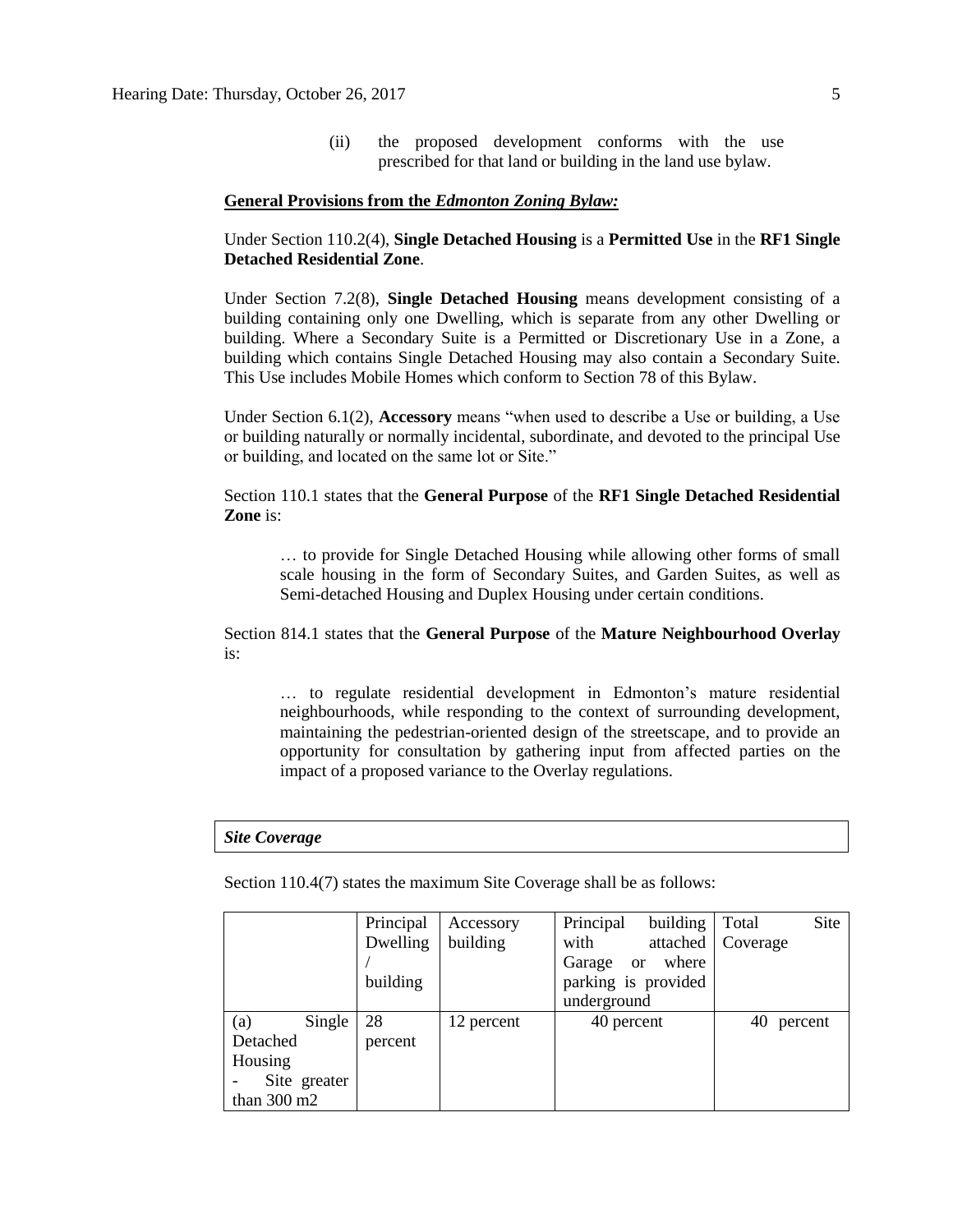Under section 6.1(102), **Site Coverage** means the total horizontal area of all buildings or structures on a Site which are located at or higher than 1.0 metres above Grade, including Accessory buildings or Structures, calculated by perpendicular projection onto a horizontal plane from one point located at an infinite distance above all buildings and structures on the Site. This definition shall not include:

- a. steps, eaves, cornices, and similar projections;
- b. driveways, aisles and parking lots unless they are part of a Parking Garage which extends [1.0](javascript:void(0);) metres or more above Grade; or
- c. unenclosed inner and outer courts, terraces and patios where these are less than [1.0](javascript:void(0);) metres above Grade.

### **Development Officer's Determination**

Section 110.4(7) states the maximum total site coverage shall not exceed 40 percent, with a maximum of 28 percent for the principal building and a maximum of 12 percent for accessory buildings. Where a garage is attached to or designed as an integral part of a Dwelling the maximum for the principal building shall be 40 percent.

Total Site Coverage proposed: 303.3 square metres (44.1 percent)

| Site Area:                                                                 | 688.00 square metres                        |
|----------------------------------------------------------------------------|---------------------------------------------|
| 12 percent Allowable Site Coverage:<br>28 percent Allowable Site Coverage: | 82.56 square metres<br>192.64 square metres |
| 40 percent Allowable Site Coverage:                                        | 275.20 square metres                        |
| <b>Existing Principal Dwelling:</b><br>Proposed Accessory Building:        | 236.48 square metres<br>66.89 square metres |
| Proposed Total Site Coverage:<br>(including Accessory building)            | 303.37 square metres                        |

*Previous Subdivision and Development Appeal Board Decision*

| <b>Application Number</b> | <b>Description</b> | <b>Decision</b>                            |
|---------------------------|--------------------|--------------------------------------------|
| SDAB-D-16-212             | To construct<br>an | the<br>$July$ 27, 2016;                    |
|                           |                    | Accessory Building   appeal is DENIED and  |
|                           |                    | (rear detached Garage, the decision of the |
|                           |                    | 7.31 metres by 9.75 Development Authority  |
|                           | metres).           | is CONFIRMED. The                          |
|                           |                    | is<br>development                          |
|                           |                    | REFUSED.                                   |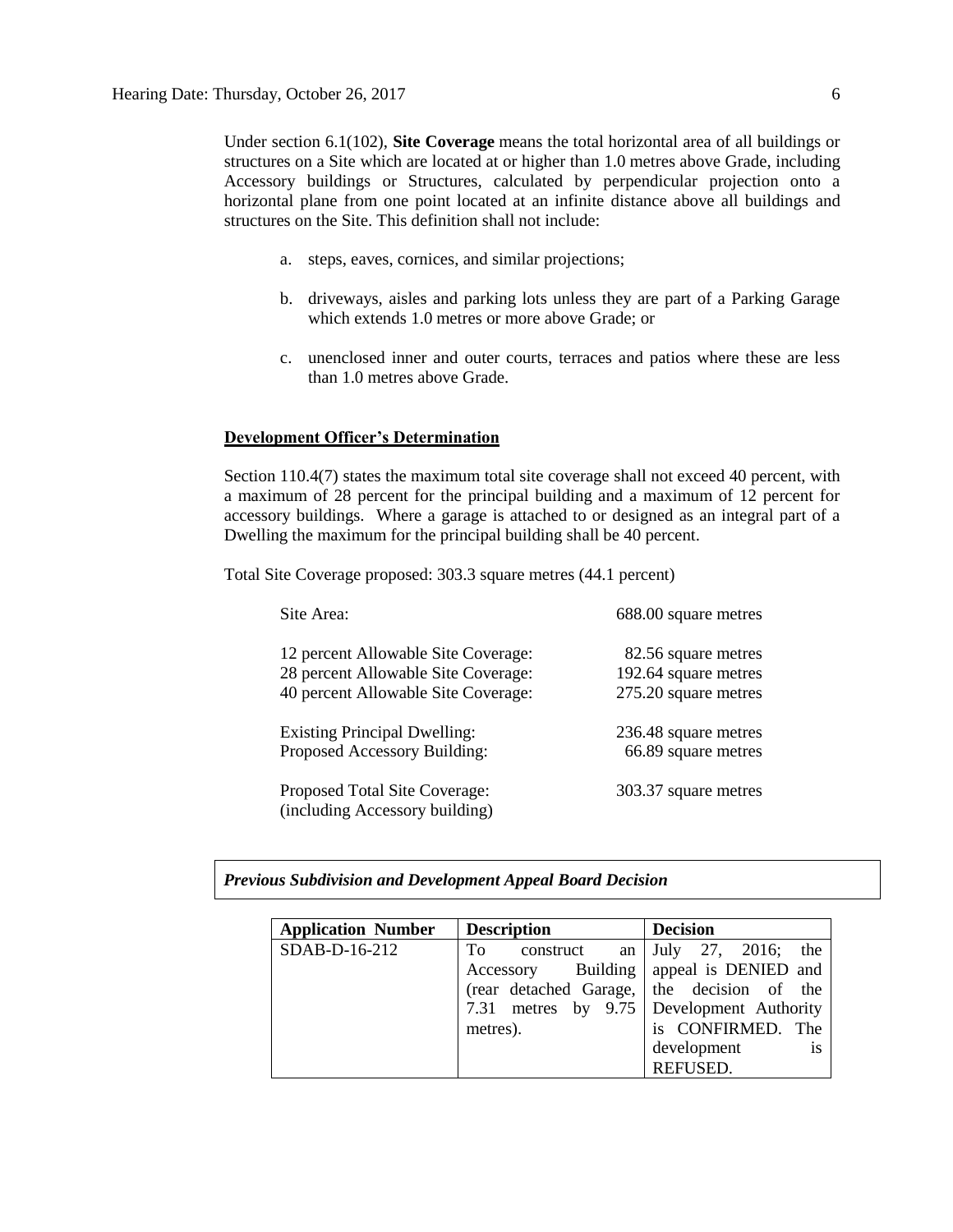| <b>Application Number</b> | <b>Description</b>               | <b>Decision</b>                 |
|---------------------------|----------------------------------|---------------------------------|
| SDAB-D-01-254             | To construct a single            | September 21, 2001;             |
|                           | with<br>detached house           | that the<br>appeal be           |
|                           | attached garage, deck            | ALLOWED and<br>the              |
|                           | and fireplace and to DEVELOPMENT |                                 |
|                           | demolish a<br>single             | GRANTED<br>and the              |
|                           | detached house                   | requirement for<br>$\mathbf{n}$ |
|                           |                                  | vehicular access from           |
|                           |                                  | the front public                |
|                           |                                  | roadway, setbacks as            |
|                           |                                  | they relate to the              |
|                           |                                  | protrusion of the garage        |
|                           |                                  | beyond the wall of the          |
|                           |                                  | principal building; the         |
|                           |                                  | width of the garage on          |
|                           |                                  | the property and the size       |
|                           |                                  | of the above grade deck         |
|                           |                                  | protruding into the rear        |
|                           |                                  | yard all be waived              |
|                           |                                  | subject to a condition          |

## Notice to Applicant/Appellant

Provincial legislation requires that the Subdivision and Development Appeal Board issue its official decision in writing within fifteen days of the conclusion of the hearing. Bylaw No. 11136 requires that a verbal announcement of the Board's decision shall be made at the conclusion of the hearing of an appeal, but the verbal decision is not final nor binding on the Board until the decision has been given in writing in accordance with the *Municipal Government Act*.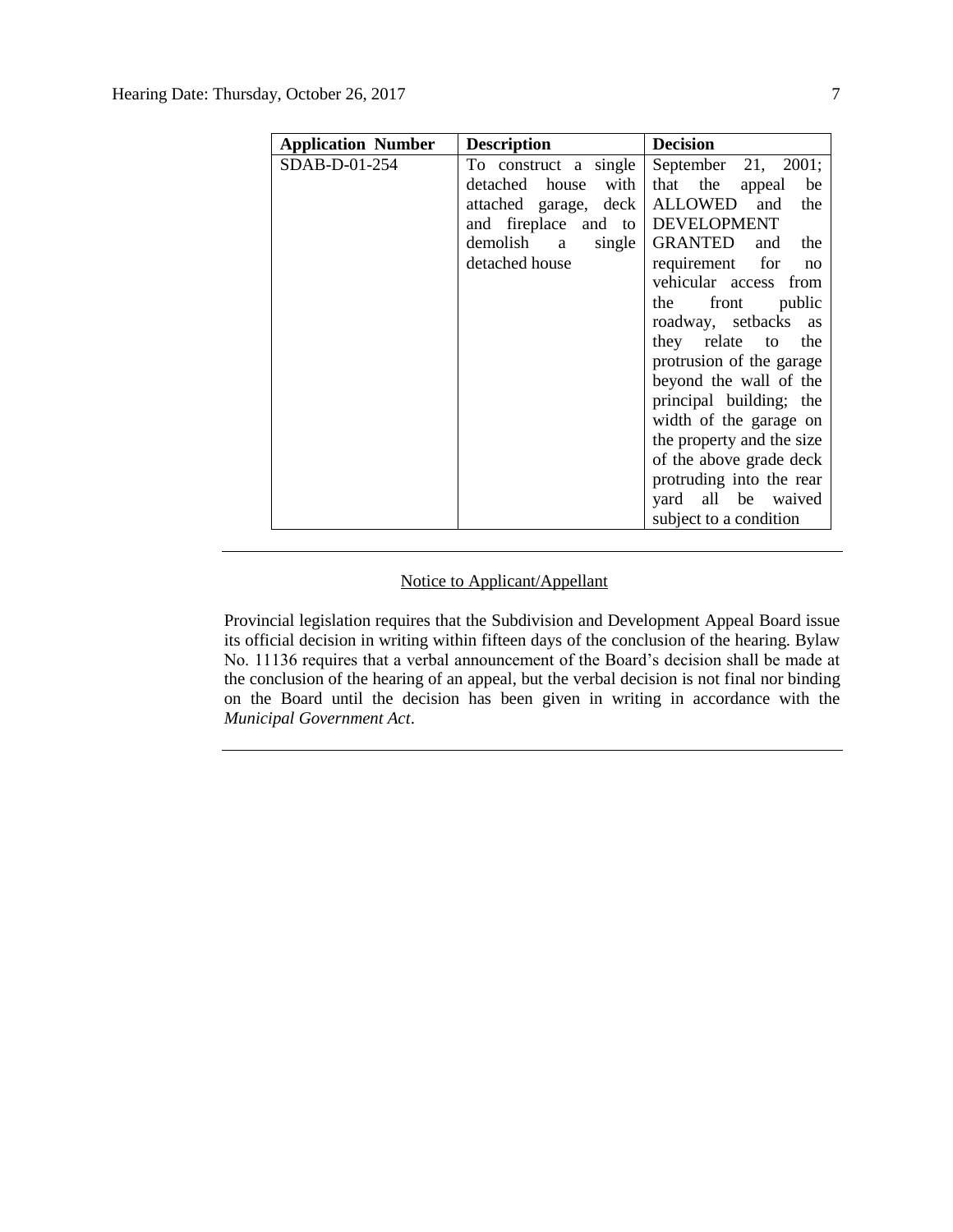| <b>mönton</b>                                                                                                                         |                                            |                        |                                                   | Project Number: 259231987-001<br><b>Application Date:</b><br>Printed:<br>September 27, 2017 at 10:33 AM<br>Page:                                                                                                                                                                                                                                                                                                      | AUG 08, 2017<br>1 of 1 |  |  |
|---------------------------------------------------------------------------------------------------------------------------------------|--------------------------------------------|------------------------|---------------------------------------------------|-----------------------------------------------------------------------------------------------------------------------------------------------------------------------------------------------------------------------------------------------------------------------------------------------------------------------------------------------------------------------------------------------------------------------|------------------------|--|--|
|                                                                                                                                       |                                            | <b>Application for</b> |                                                   |                                                                                                                                                                                                                                                                                                                                                                                                                       |                        |  |  |
| <b>Accessory Building Development and Building Permit</b>                                                                             |                                            |                        |                                                   |                                                                                                                                                                                                                                                                                                                                                                                                                       |                        |  |  |
|                                                                                                                                       |                                            |                        |                                                   | This document is a record of a Development Permit and/or Building Permit application, and a record of the decision for the undertaking<br>described below, subject to the limitations and conditions of this permit, of the Edmonton Zoning Bylaw 12800 as amended, Safety Codes<br>Act RSA 2000, Safety Codes Act Permit Regulation, Alberta Building Code 2006 and City of Edmonton Bylaw 15894 Safety Codes Permit |                        |  |  |
| Applicant<br>Property Address(es) and Legal Description(s)<br>9818 - 159 STREET NW<br>Plan 1909HW Blk 15 Lot 13                       |                                            |                        |                                                   |                                                                                                                                                                                                                                                                                                                                                                                                                       |                        |  |  |
|                                                                                                                                       |                                            |                        | Location(s) of Work                               |                                                                                                                                                                                                                                                                                                                                                                                                                       |                        |  |  |
|                                                                                                                                       |                                            |                        | Entryway: 9818 - 159 STREET NW                    |                                                                                                                                                                                                                                                                                                                                                                                                                       |                        |  |  |
|                                                                                                                                       |                                            |                        |                                                   | Building: 9818 - 159 STREET NW                                                                                                                                                                                                                                                                                                                                                                                        |                        |  |  |
| <b>Scope of Application</b><br>To construct an Accessory building (detached Garage, 7.31m x 9.14m).                                   |                                            |                        |                                                   |                                                                                                                                                                                                                                                                                                                                                                                                                       |                        |  |  |
| <b>Permit Details</b>                                                                                                                 |                                            |                        |                                                   |                                                                                                                                                                                                                                                                                                                                                                                                                       |                        |  |  |
| Building Area (sq. ft.): 720                                                                                                          |                                            |                        | <b>Class of Permit:</b>                           |                                                                                                                                                                                                                                                                                                                                                                                                                       |                        |  |  |
| Stat. Plan Overlay/Annex Area: Mature Neighbourhood Overlay                                                                           |                                            |                        | Type of Accessory Building: Detached Garage (010) |                                                                                                                                                                                                                                                                                                                                                                                                                       |                        |  |  |
| I/We certify that the above noted details are correct.                                                                                |                                            |                        |                                                   |                                                                                                                                                                                                                                                                                                                                                                                                                       |                        |  |  |
| Applicant signature:                                                                                                                  |                                            |                        |                                                   |                                                                                                                                                                                                                                                                                                                                                                                                                       |                        |  |  |
| <b>Development Application Decision</b><br>Refused<br><b>Reasons for Refusal</b><br>maximum for the principal building shall be 40%.  |                                            |                        |                                                   | Section 110.4(7) The maximum total site coverage shall not exceed 40%, with a maximum of 28% for the principal building and<br>a maximum of 12% for accessory buildings. Where a garage is attached to or designed as an integral part of a Dwelling the                                                                                                                                                              |                        |  |  |
| Total Site Coverage proposed: 303.3 m2 (44.1%)                                                                                        |                                            |                        |                                                   |                                                                                                                                                                                                                                                                                                                                                                                                                       |                        |  |  |
| <b>Rights of Appeal</b><br>Chapter 24, Section 683 through 689 of the Municipal Government Amendment Act.<br>Issue Date: Sep 27, 2017 | Development Authority: HETHERINGTON, FIONA |                        |                                                   | The Applicant has the right of appeal within 14 days of receiving notice of the Development Application Decision, as outlined in<br>Signature: _                                                                                                                                                                                                                                                                      |                        |  |  |
| Fees                                                                                                                                  |                                            |                        |                                                   |                                                                                                                                                                                                                                                                                                                                                                                                                       |                        |  |  |
|                                                                                                                                       | <b>Fee Amount</b>                          | <b>Amount Paid</b>     | Receipt#                                          | <b>Date Paid</b>                                                                                                                                                                                                                                                                                                                                                                                                      |                        |  |  |
| Safety Codes Fee                                                                                                                      | \$4.50                                     | \$4.50                 | 04355534                                          | Aug 08, 2017                                                                                                                                                                                                                                                                                                                                                                                                          |                        |  |  |
| Dev. Application Fee                                                                                                                  | \$113.00                                   | \$113.00               | 04355534                                          | Aug 08, 2017                                                                                                                                                                                                                                                                                                                                                                                                          |                        |  |  |
| <b>Building Permit Fee</b><br><b>Total GST Amount:</b>                                                                                | \$105.00                                   | \$105.00               | 04355534                                          | Aug 08, 2017                                                                                                                                                                                                                                                                                                                                                                                                          |                        |  |  |
| <b>Totals for Permit:</b>                                                                                                             | \$0.00<br>\$222.50                         | \$222.50               |                                                   |                                                                                                                                                                                                                                                                                                                                                                                                                       |                        |  |  |
|                                                                                                                                       |                                            |                        |                                                   |                                                                                                                                                                                                                                                                                                                                                                                                                       |                        |  |  |
|                                                                                                                                       |                                            | THIS IS NOT A PERMIT   |                                                   |                                                                                                                                                                                                                                                                                                                                                                                                                       |                        |  |  |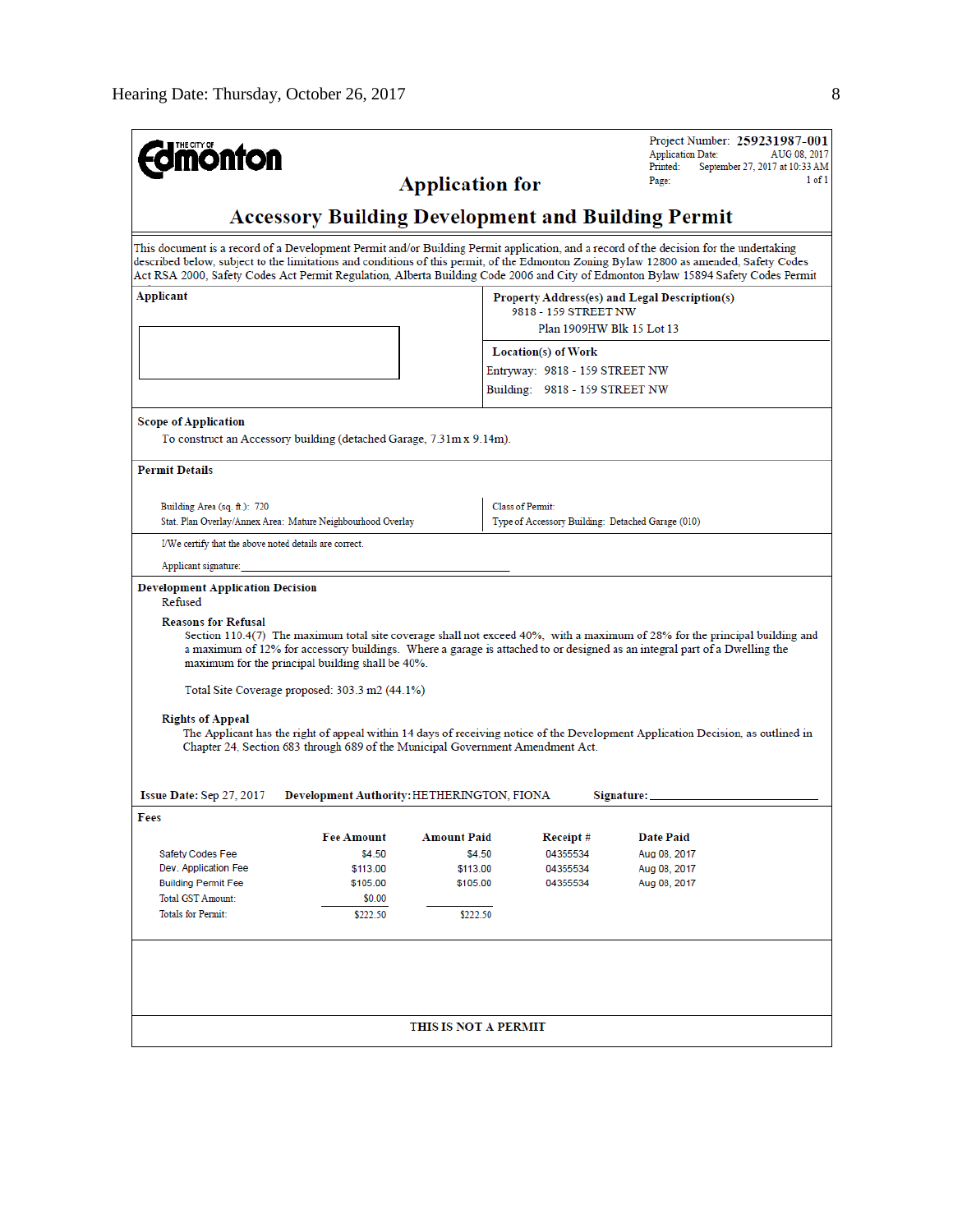

Site Location **General Execution State Location** File: SDAB-D-17-199

N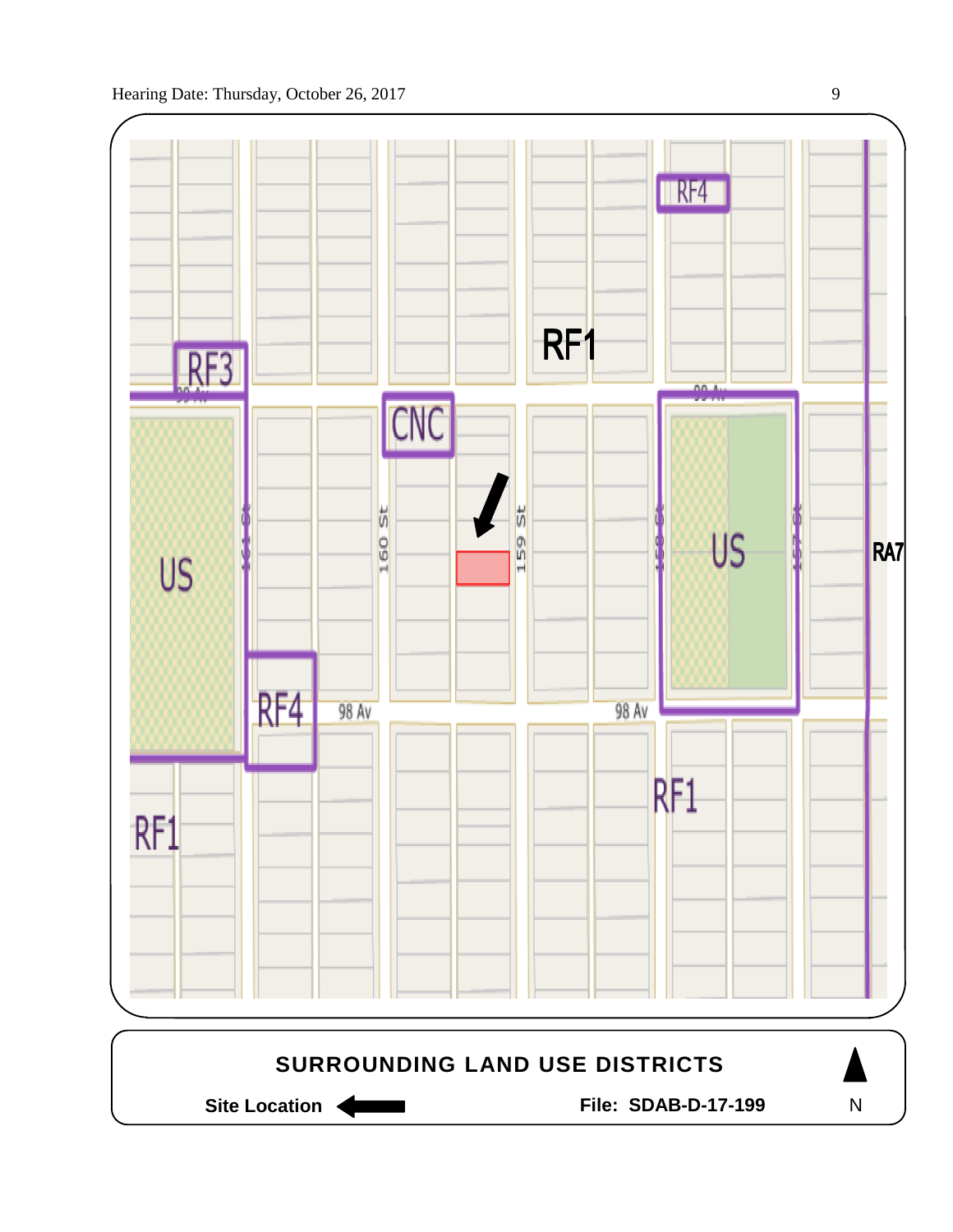**ITEM II: 10:30 A.M. FILE: SDAB-D-17-200** 

| AN APPEAL FROM THE DECISION OF THE DEVELOPMENT OFFICER BY AN<br><b>ADJACENT PROPERTY OWNER</b> |                                                                     |  |
|------------------------------------------------------------------------------------------------|---------------------------------------------------------------------|--|
| <b>APPELLANT:</b>                                                                              |                                                                     |  |
| <b>APPLICATION NO.:</b>                                                                        | 258181585-001                                                       |  |
| <b>APPLICATION TO:</b>                                                                         | Convert a Single Detached House to a<br>Lodging House (6 residents) |  |
| <b>DECISION OF THE</b><br>DEVELOPMENT AUTHORITY:                                               | Approved with conditions                                            |  |
| <b>DECISION DATE:</b>                                                                          | September 13, 2017                                                  |  |
| <b>NOTIFICATION PERIOD:</b>                                                                    | September 19, 2017 through October 3,<br>2017                       |  |
| <b>DATE OF APPEAL:</b>                                                                         | October 3, 2017                                                     |  |
| <b>RESPONDENT:</b>                                                                             |                                                                     |  |
| MUNICIPAL DESCRIPTION<br>OF SUBJECT PROPERTY:                                                  | 11008 - 85 Avenue NW                                                |  |
| <b>LEGAL DESCRIPTION:</b>                                                                      | Plan I23A Blk 164 Lot 2                                             |  |
| ZONE:                                                                                          | (RF6) Medium Density Multiple Family<br>Zone                        |  |
| <b>OVERLAY:</b>                                                                                | Medium Scale Residential Infill Overlay                             |  |
| <b>STATUTORY PLAN:</b>                                                                         | Garneau Area Redevelopment Plan                                     |  |

## *Grounds for Appeal*

The Appellant provided the following reasons for appealing the decision of the Development Authority:

Does not encourage family-oriented housing (see GARP G.1) not enough parking for a lodging house, no guarantee of only 6 renters, 3 adjacent congregate housing units on  $85<sup>th</sup>$  Ave., increase of current traffic and parking problems.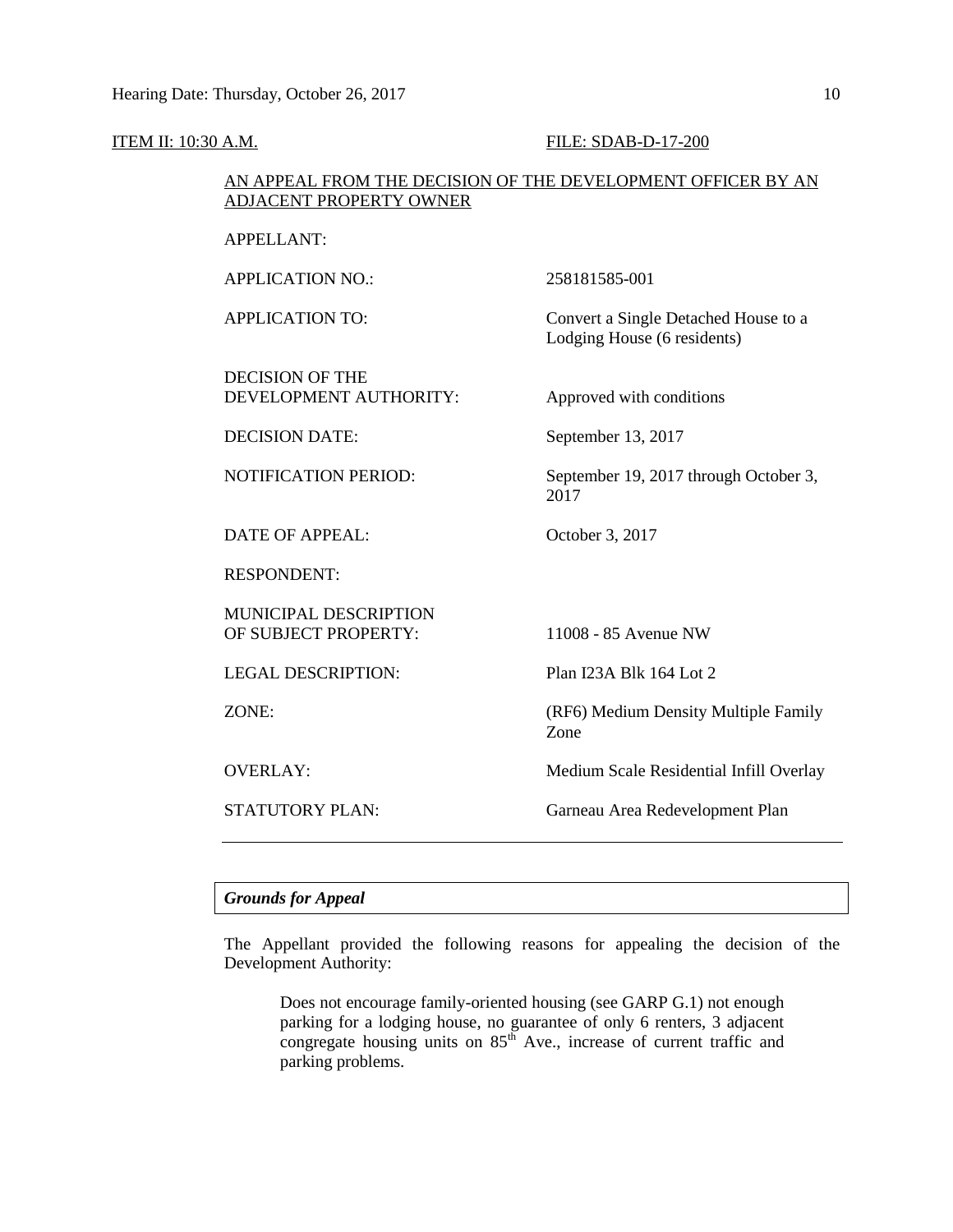Please see attached documents including Kijiji advertisement for rooms, garage and parking for rent at 11008 – 85 Ave NW. Also see attached 10 signed support of the appeal documents form residents of 85 Ave between 110 and 111 Street NW.

- 1. The location of this house is part of The Gameau Area Redevelopment Plan (GARP) and the development permit does not conform to GARP Policy G.1 — Land Use — Residential that Council encourages the development of family oriented housing in Gameau.
- 2. See Attached Exhibit 1— Advertisement on Kiiiii Room for rent. — under the title Description this advertisement indicates that there are more than 6 rooms available for rent. By its wording Section 76(1) of the Zoning Bylaw states *"The maximum occupancy of a Lodging House in a Zone where Lodging Houses are a Discretionary Use shall be a maximum of 6 residents".*  Based on Exhibit I how will the Development Officer/Compliance Officer ensure that there are only 6 renters in this house?
- 3. See Attached Exhibit I which also indicates there is a double garage and 3 parking stalls available for the public to rent. Edmonton Zoning Bylaw 12800 Section 54.2 Schedule 1— Vehicular Parking Requirement for a Lodging house is 1 parking space for 2 sleeping units  $-$  there must be 3 parking spaces available for the lodging house tenants.

### *General Matters*

### **Appeal Information:**

The *Municipal Government Act*, RSA 2000, c M-26 states the following:

### **Grounds for Appeal**

**685(1)** If a development authority

- (a) fails or refuses to issue a development permit to a person,
- (b) issues a development permit subject to conditions, or
- (c) issues an order under section 645,

the person applying for the permit or affected by the order under section 645 may appeal to the subdivision and development appeal board.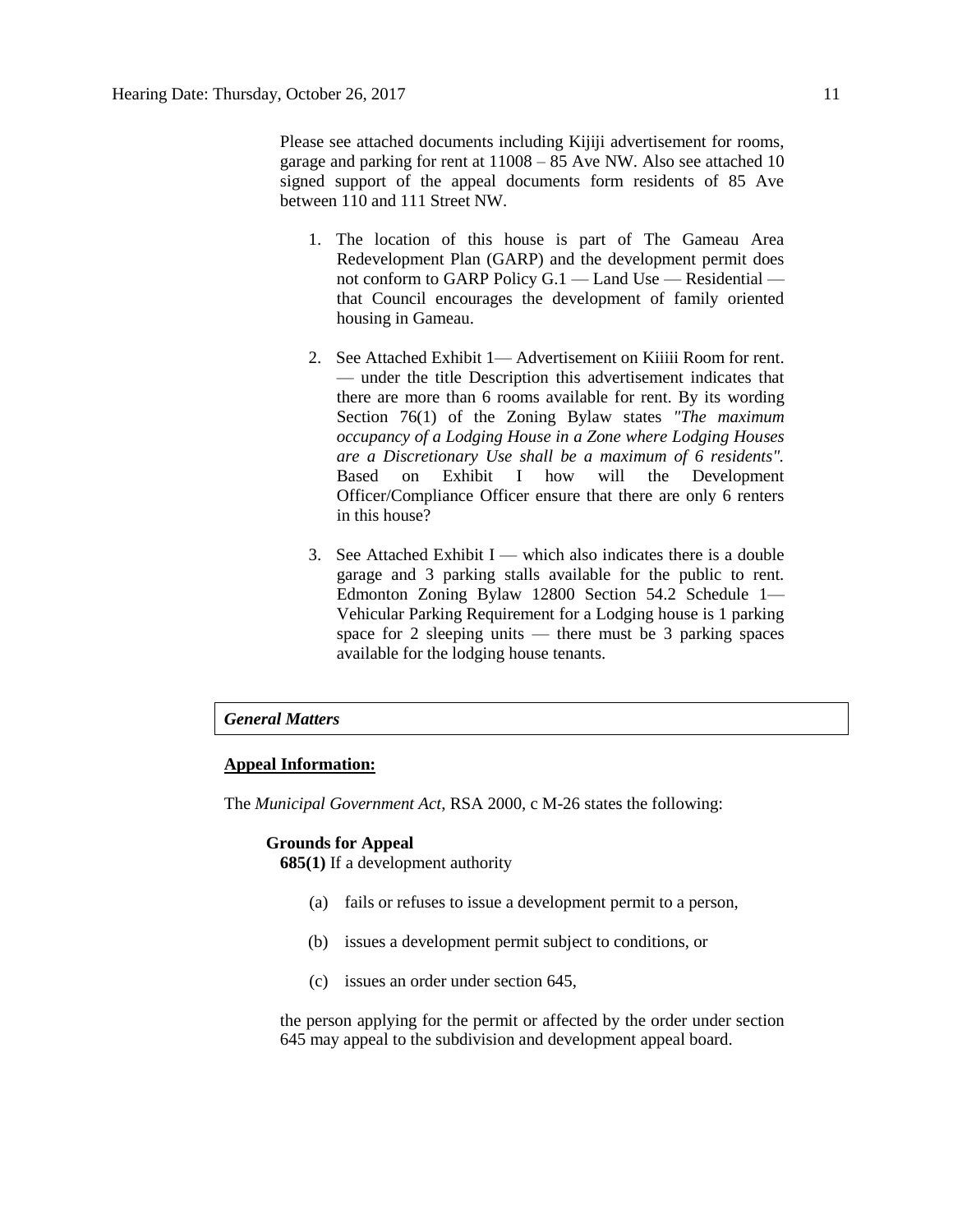**(2)** In addition to an applicant under subsection (1), any person affected by an order, decision or development permit made or issued by a development authority may appeal to the subdivision and development appeal board.

### **Appeals**

**686(1)** A development appeal to a subdivision and development appeal board is commenced by filing a notice of the appeal, containing reasons, with the board within 14 days,

- (a) in the case of an appeal made by a person referred to in section 685(1), after
	- (i) the date on which the person is notified of the order or decision or the issuance of the development permit, or
	- …
- (b) in the case of an appeal made by a person referred to in section 685(2), after the date on which the notice of the issuance of the permit was given in accordance with the land use bylaw.

### **Hearing and Decision**

**687(3)** In determining an appeal, the subdivision and development appeal board

- …
- (a.1) must comply with the land use policies and statutory plans and, subject to clause (d), the land use bylaw in effect;
	- …
	- (c) may confirm, revoke or vary the order, decision or development permit or any condition attached to any of them or make or substitute an order, decision or permit of its own;
	- (d) may make an order or decision or issue or confirm the issue of a development permit even though the proposed development does not comply with the land use bylaw if, in its opinion,
		- (i) the proposed development would not
			- (A) unduly interfere with the amenities of the neighbourhood, or
			- (B) materially interfere with or affect the use, enjoyment or value of neighbouring parcels of land,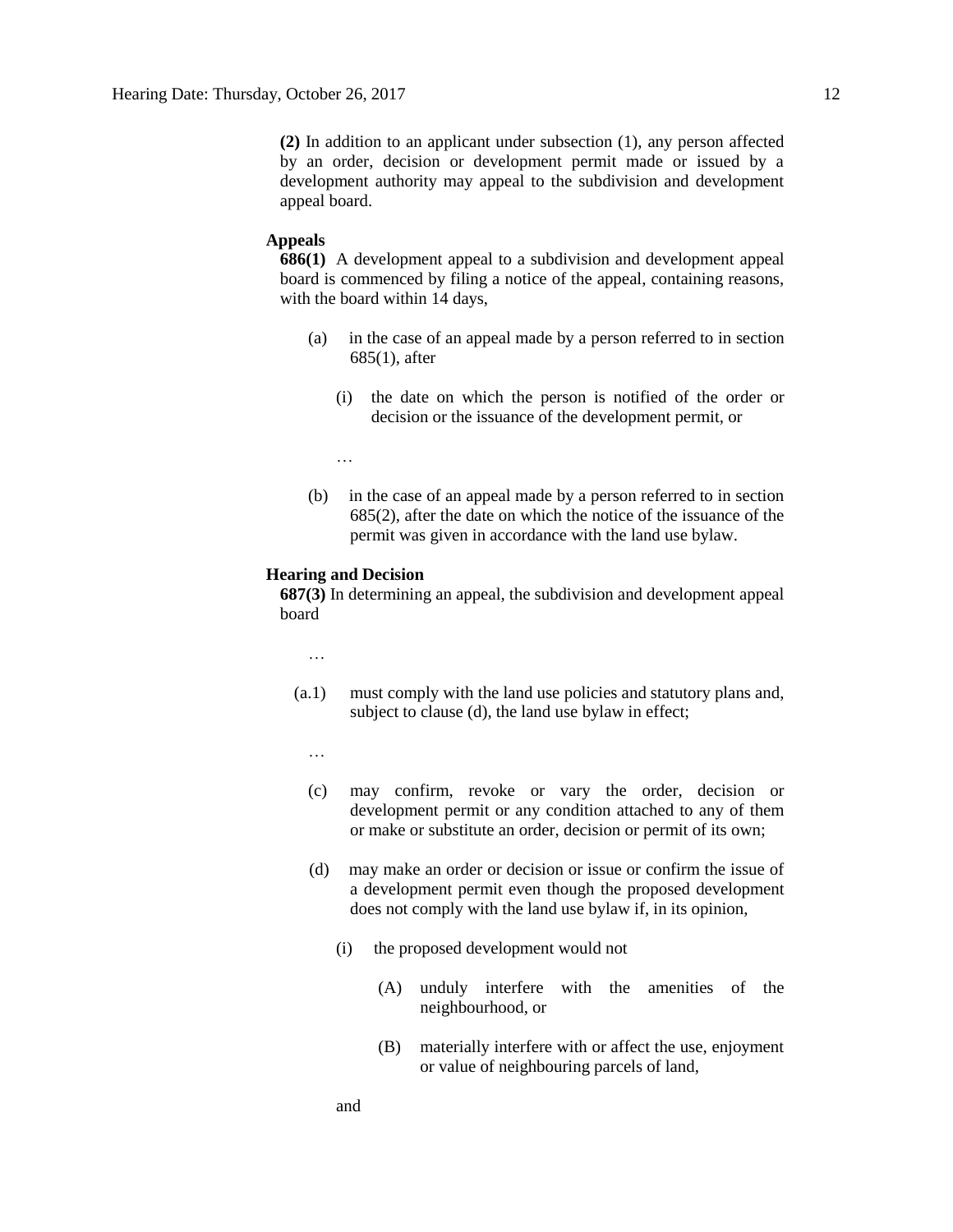(ii) the proposed development conforms with the use prescribed for that land or building in the land use bylaw.

### **General Provisions from the** *Edmonton Zoning Bylaw***:**

Under section 170.3(5), **Lodging Houses** is a **Discretionary Use** in the **(RF6) Medium Density Multiple Family Zone.**

Under section 7.3(6), **Lodging Houses** means:

a building or part of building, used for Congregate Living, containing Sleeping Units and four or more persons, and where there is no provision of on-site care, treatment or professional services of a physical or mental health nature. This Use does not include Extended Medical Treatment Services, Detention and Correction Facilities, Fraternity and Sorority Housing, Group Homes, and Limited Group Homes.

Under section 6.1(18), **Congregate Living** means:

four or more individuals occupying Sleeping Units in a building where the occupants share access to facilities such as cooking, dining, laundry, or sanitary facilities. Typical Uses where Congregate Living is found include Fraternity and Sorority Housing, Group Homes, Limited Group Homes, and Lodging Houses.

Under section 6.1(106), **Sleeping Unit** means:

a Habitable Room in a building used for Congregate Living in which the room is occupied by a person under any form of accommodation agreement providing remuneration for the room, and the room:

- a. does not include provision for cooking or food preparation except as provided for in Section 76 and 79 of this Bylaw;
- b. may or may not be equipped with sanitary facilities; and
- c. provides accommodation for a maximum of two persons.

Section 170.4(14) states "Fraternity and Sorority Housing, Limited Group Homes, Group Homes and Lodging Houses shall comply with Section 96 of this Bylaw."

Section 170.1 states that the **General Purpose** of the **(RF6) Medium Density Multiple Family Zone** is "to provide for medium density housing, where some units may not be at Grade."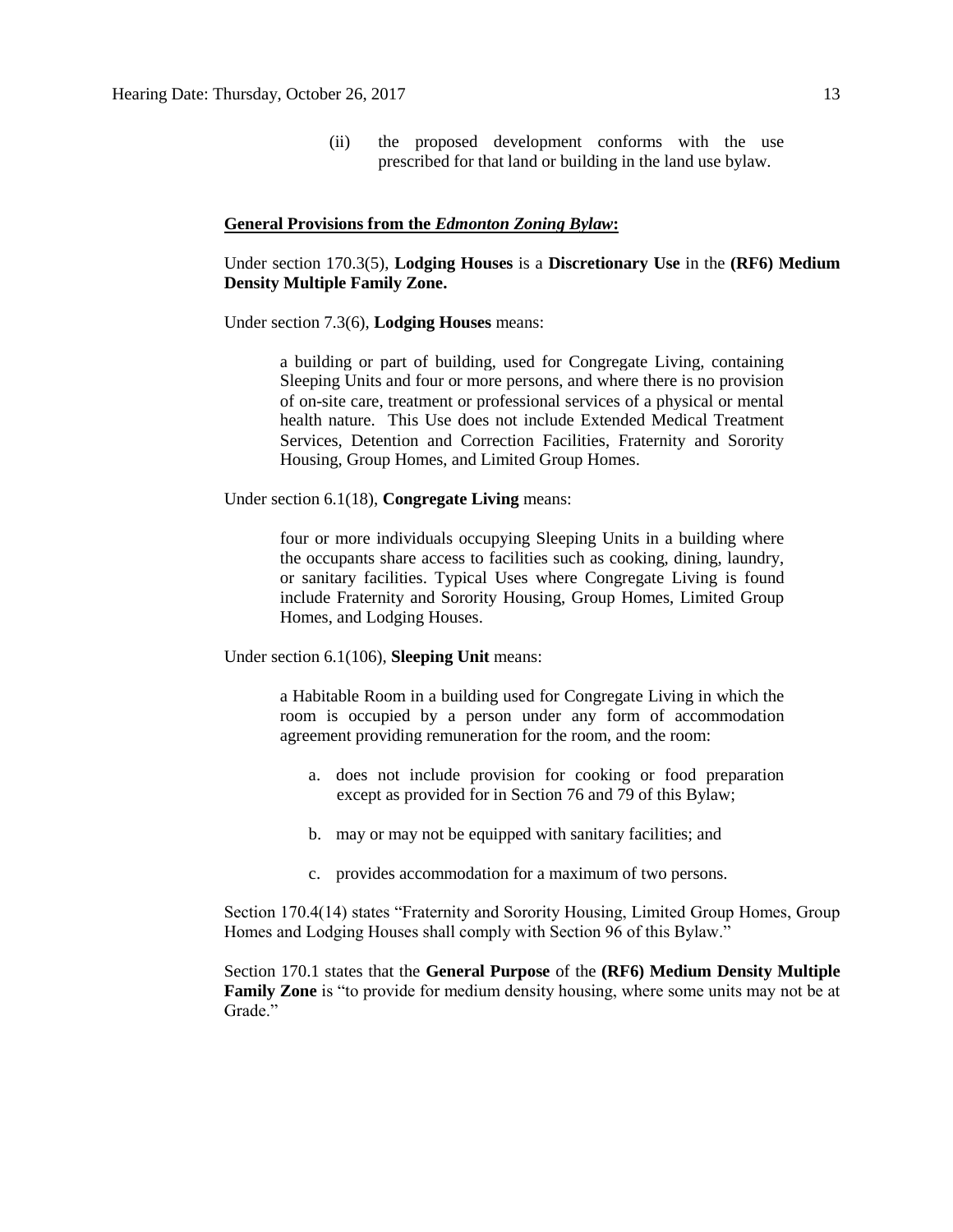Section 823.1 states that the **General Purpose** of the **Medium Scale Residential Infill Overlay** is:

to accommodate the development of medium-scale infill housing in Edmonton's mature residential neighbourhoods in a manner that ensures compatibility with adjacent properties while maintaining or enhancing a pedestrian-friendly streetscape.

### **Development Officer's Determination:**

**Discretionary Use - A Lodging House is approved as a Discretionary Use in the RF6 Zone (Section 170.3)** [unedited]

### *Special Land Use Provisions - Lodging Houses*

Section 76 provides the following with respect to Lodging Houses:

In addition to the regulations in [Section 96](http://webdocs.edmonton.ca/InfraPlan/zoningbylaw/ZoningBylaw/Part1/Special_Land/96._Fraternity_and_Sorority_Housing,_Limited_Group_Homes,_Group_Homes,_and_Lodging_Houses_Thresholds.htm) of this Bylaw, Lodging Houses shall comply with the following regulations:

- 1. The maximum occupancy of a [Lodging House](javascript:void(0);) in a Zone where Lodging Houses are a Discretionary Use shall be a maximum of 6 residents;
- 2. The maximum occupancy of a Lodging House in a Zone where Lodging Houses are a Permitted Use shall be the greater of 6 residents or 1 resident per [60 m2](javascript:void(0);) of Lot size;
- 3. The Development Officer may restrict the occupancy of a Lodging House to less than the maximum number of residents allowed having regard for the threshold purpose identified in Section 96, the level of traffic generation, parking demand, and frequency of visits by emergency vehicles relative to that which is characteristic of the Zone in which the Lodging House is located;
- 4. A Lodging House shall be developed as either a purpose-built freestanding structure, or Single Detached Housing converted for the purpose, or part of an [Apartment Housing](javascript:void(0);) development;
- 5. A Lodging House may be located in [Duplex Housing](javascript:void(0);) or [Semi-detached](javascript:void(0);)  [Housing](javascript:void(0);) converted for the purpose in a Zone where Lodging Houses are a Permitted Use and both units are operated by a single provider;
- 6. In a Zone where Lodging Houses are a Permitted Use and where more than 12 Sleeping Units are allowed in a development, Sleeping Units may include limited food preparation facilities such as bar fridge, minisink, and microwave;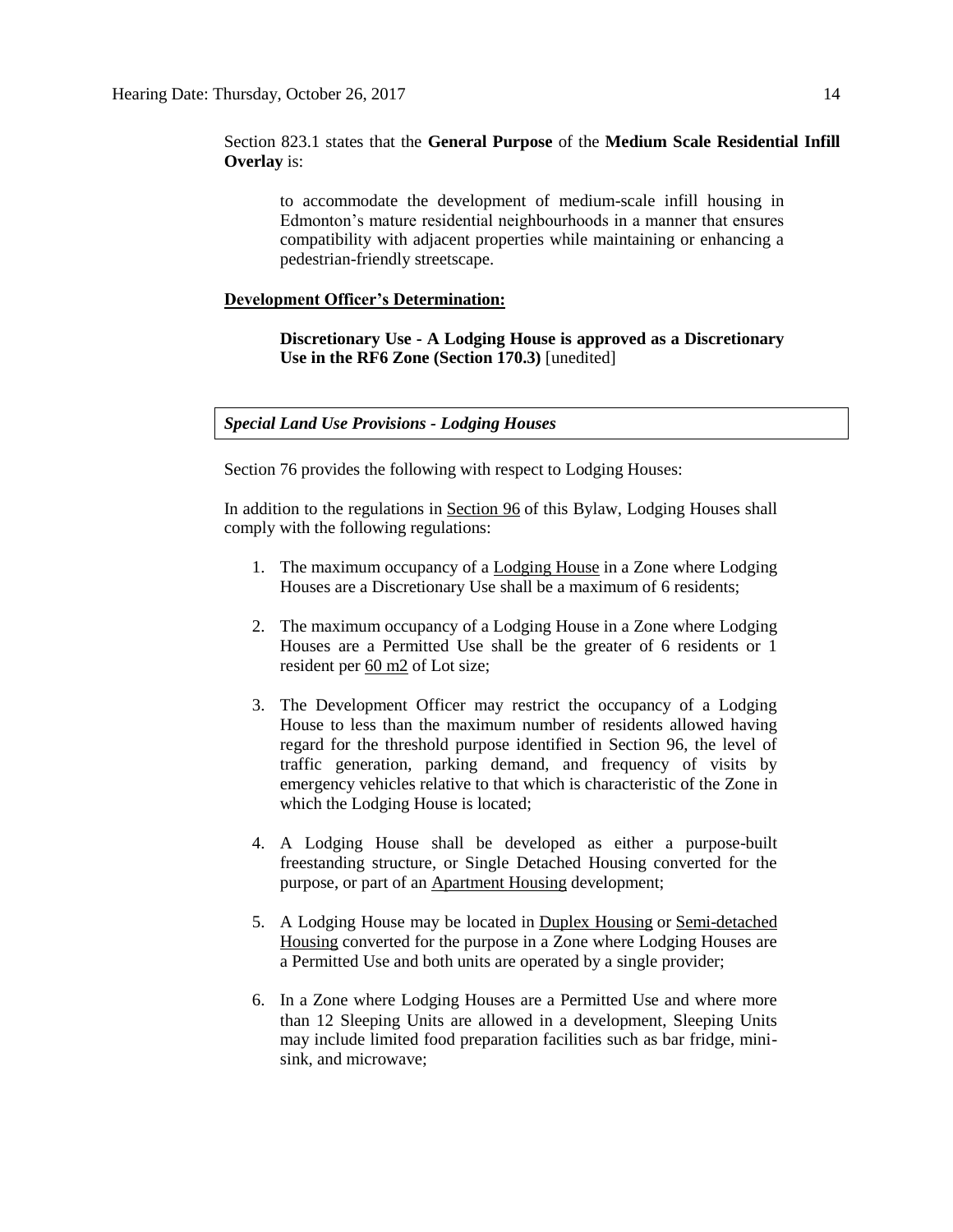- 7. No [Major Home Based Business,](javascript:void(0);) [Secondary Suite,](javascript:void(0);) [Garden Suite](javascript:void(0);) or Garage Suite shall be permitted as part of a Lodging House development or on the Site of such development;
- 8. Where a Lodging House is designed as a freestanding structure it shall be of a size, scale, and outward appearance that is typical of surrounding residential development; and
- 9. Increases in vehicular traffic generation and parking demand must be to the satisfaction of the Development Officer and/or Transportation Services.

\_\_\_\_\_\_\_\_\_\_\_\_\_\_\_\_\_\_\_\_\_\_\_\_\_\_\_\_\_\_\_\_\_\_\_\_\_\_\_\_\_\_\_\_\_\_\_\_\_\_\_\_\_\_\_\_\_\_\_\_\_\_\_\_\_\_\_\_\_\_\_\_

### Notice to Applicant/Appellant

Provincial legislation requires that the Subdivision and Development Appeal Board issue its official decision in writing within fifteen days of the conclusion of the hearing. Bylaw No. 11136 requires that a verbal announcement of the Board's decision shall be made at the conclusion of the hearing of an appeal, but the verbal decision is not final nor binding on the Board until the decision has been given in writing in accordance with the *Municipal Government Act*.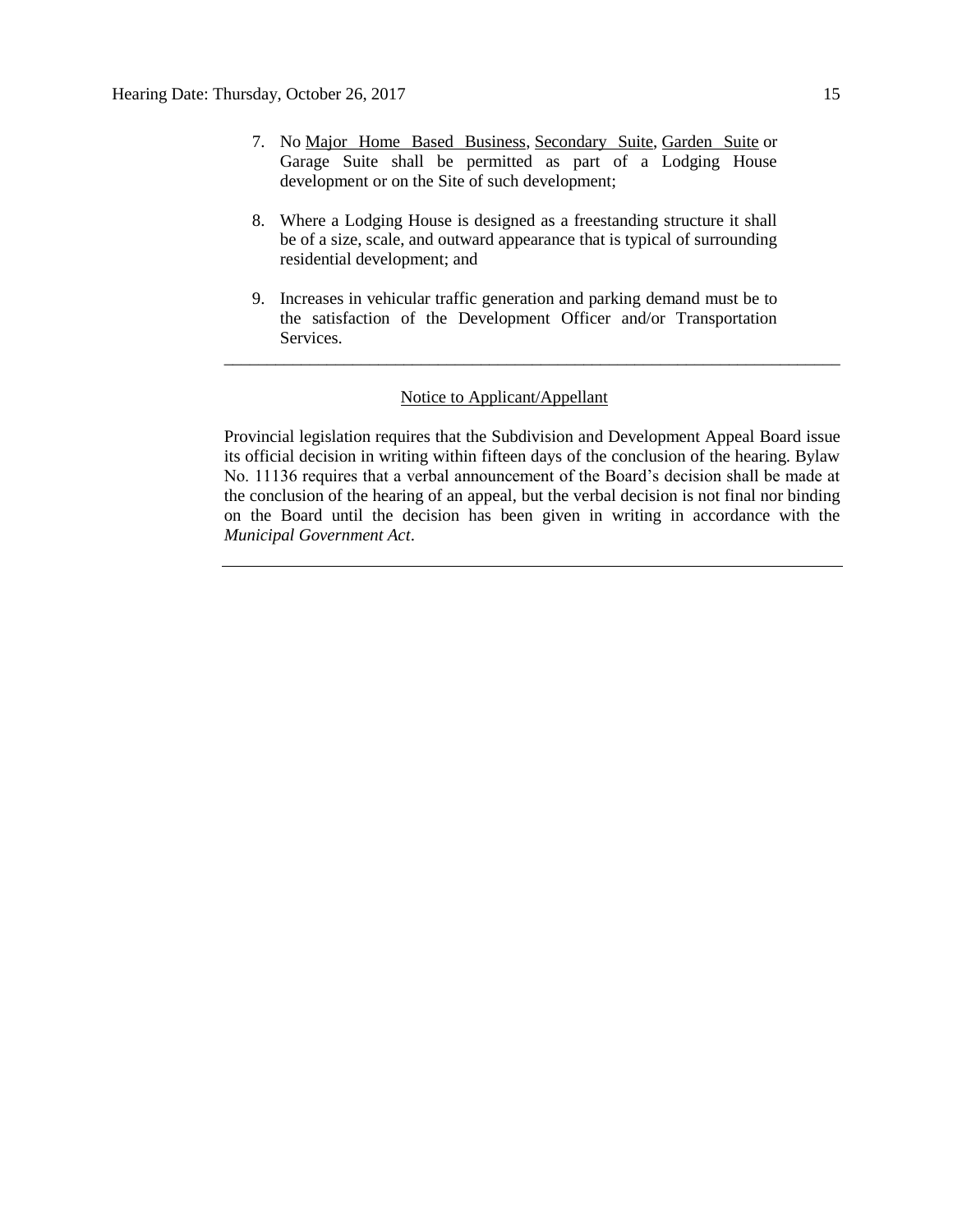| <b>mónfon</b>                                                                                                                                                                                                                                | Project Number: 258181585-001<br>Application Date:<br>JUL 26, 2017<br>Printed:<br>October 3, 2017 at 10:00 AM<br>1 of 3<br>Page: |
|----------------------------------------------------------------------------------------------------------------------------------------------------------------------------------------------------------------------------------------------|----------------------------------------------------------------------------------------------------------------------------------|
|                                                                                                                                                                                                                                              | <b>Major Development Permit</b>                                                                                                  |
| This document is a record of a Development Permit application, and a record of the decision for the undertaking described below, subject to<br>the limitations and conditions of this permit, of the Edmonton Zoning Bylaw 12800 as amended. |                                                                                                                                  |
| Applicant                                                                                                                                                                                                                                    | Property Address(es) and Legal Description(s)<br>11008 - 85 AVENUE NW<br>Plan I23A Blk 164 Lot 2                                 |
|                                                                                                                                                                                                                                              | Specific Address(es)<br>Building: 11008 - 85 AVENUE NW                                                                           |
| <b>Scope of Permit</b><br>To convert a Single Detached House to a Lodging House (6 residents).                                                                                                                                               |                                                                                                                                  |
| <b>Permit Details</b>                                                                                                                                                                                                                        |                                                                                                                                  |
| Class of Permit: Class B<br>Gross Floor Area (sq.m.):<br>New Sewer Service Required: N/A<br>Site Area (sq. m.):                                                                                                                              | Contact Person:<br>Lot Grading Needed?: N/A<br>NumberOfMainFloorDwellings:<br>Stat. Plan Overlay/Annex Area: (nonc)              |
| I/We certify that the above noted details are correct.                                                                                                                                                                                       |                                                                                                                                  |
| <b>Development Permit Decision</b><br>Approved                                                                                                                                                                                               |                                                                                                                                  |
|                                                                                                                                                                                                                                              |                                                                                                                                  |
|                                                                                                                                                                                                                                              | $\sim$<br>$\sim 10^{-11}$                                                                                                        |
| The permit holder is advised to read the reverse for important information concerning this decision.                                                                                                                                         |                                                                                                                                  |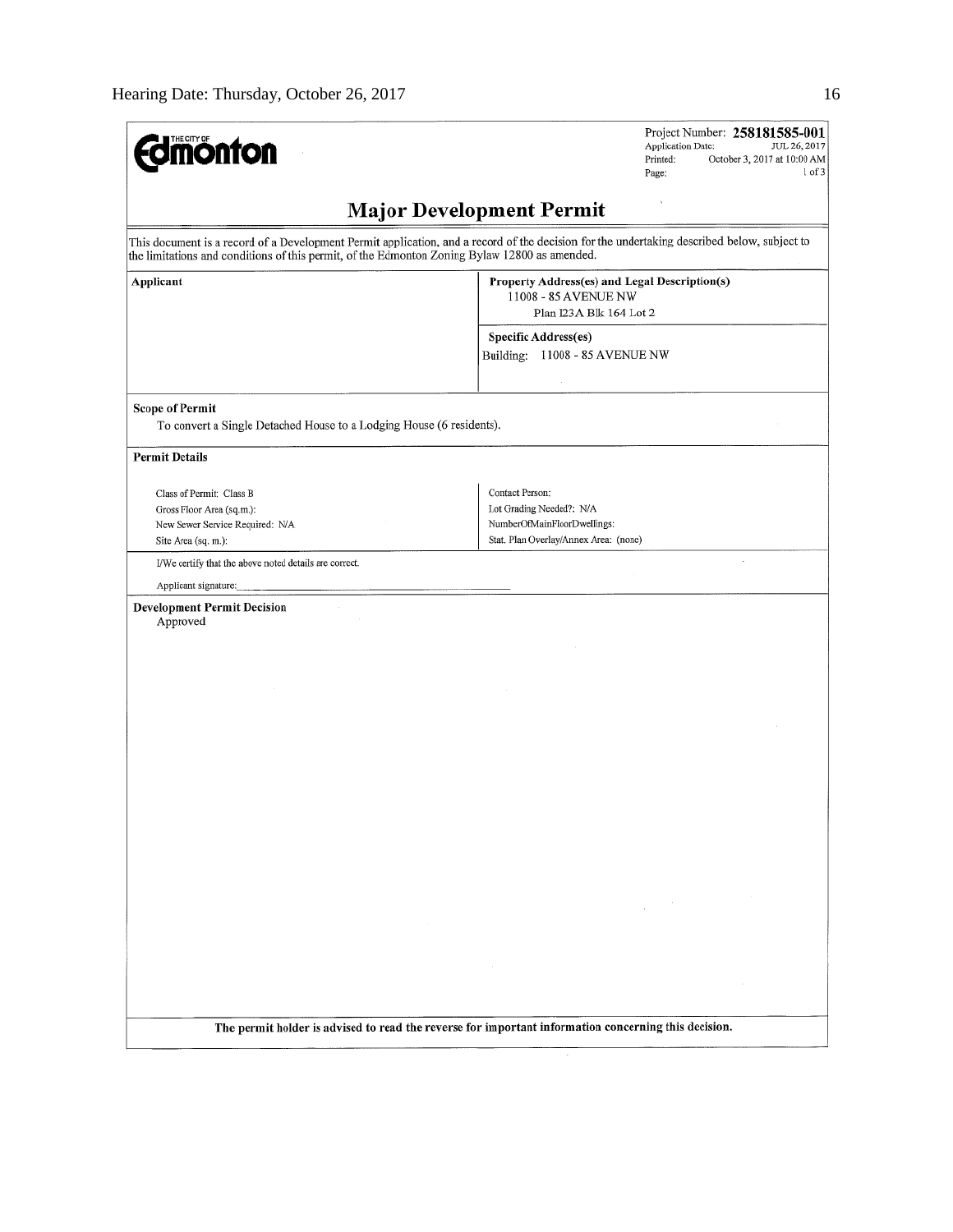| <b>Jmönton</b>                                                                                                                                                                                                                                                                                                                                                                                                                                                         | Project Number: 258181585-001<br><b>Application Date:</b><br>JUL 26, 2017<br>Printed:<br>October 3, 2017 at 10:00 AM<br>$2$ of $3$<br>Page: |
|------------------------------------------------------------------------------------------------------------------------------------------------------------------------------------------------------------------------------------------------------------------------------------------------------------------------------------------------------------------------------------------------------------------------------------------------------------------------|---------------------------------------------------------------------------------------------------------------------------------------------|
| <b>Major Development Permit</b>                                                                                                                                                                                                                                                                                                                                                                                                                                        |                                                                                                                                             |
| <b>Subject to the Following Conditions</b><br>This Development Permit is NOT valid until the Notification Period expires in accordance to Section 21.1. (Reference Section<br>17.1)                                                                                                                                                                                                                                                                                    |                                                                                                                                             |
| This Development Permit authorizes development to convert a Single Detached House to a Lodging House (6 residents). The<br>development shall be constructed in accordance with the stamped and approved drawings.                                                                                                                                                                                                                                                      |                                                                                                                                             |
| 1. The required parking spaces shall be wholly provided on the same Site as the building. (Reference Section 54.2(2)(a))                                                                                                                                                                                                                                                                                                                                               |                                                                                                                                             |
| 2. No Major Home Based Business, Secondary Suite, Garden Suite or Garage Suite shall be permitted as part of the Lodging<br>House development or on the Site of such development (Reference Section 76.7).                                                                                                                                                                                                                                                             |                                                                                                                                             |
| 3. The Lodging House shall be of a size, scale, and outward appearance that is typical of surrounding residential developments<br>(Reference Section 76.8).                                                                                                                                                                                                                                                                                                            |                                                                                                                                             |
| 4. For the purposes of calculating Density for a Group Home or Lodging House each Sleeping Unit shall be considered a Dwelling<br>when a development contains seven or more Sleeping Units (Reference Section 96.4)                                                                                                                                                                                                                                                    |                                                                                                                                             |
| 5. For the purpose of applying these regulations the Development Officer shall maintain a register of all approved Special<br>Residential Facilities. The register shall include the address of the facility, maximum occupancy of the facility, and any other<br>necessary information (Reference Section 96.5)                                                                                                                                                       |                                                                                                                                             |
| 6. PRIOR TO THE RELEASE OF DRAWINGS FOR BUILDING PERMIT REVIEW, the applicant or property owner shall pay a<br>Sanitary Sewer Trunk Fund fee of \$3132.00. All assessments are based upon information currently available to the City. The<br>SSTF charges are quoted for the calendar year in which the development permit is granted. The final applicable rate is subject to<br>change based on the year in which the payment is collected by the City of Edmonton. |                                                                                                                                             |
| FIRE RESCUE SERVICES ADVISEMENTS:                                                                                                                                                                                                                                                                                                                                                                                                                                      |                                                                                                                                             |
| i.) If the building will be protected by a Fire Alarm System, ensure that the Fire Alarm Annunciator panel is located in close<br>proximity to the building entrance that faces a street or emergency access route. Reference: ABC 3.2.4.9 Annunciator and Zone<br>Indication                                                                                                                                                                                          |                                                                                                                                             |
| ii.) Where part of a building continues to be occupied, the occupied part shall be separated from the part being demolished or<br>constructed by a fire separation having a fire-resistance rating of not less than 1 h. Reference: AFC 5.6.1.12. Fire Separations in<br>Partly Occupied Buildings                                                                                                                                                                     |                                                                                                                                             |
| iii.) A formal submission of your Fire Safety Plan will be required for a Building Permit to be issued (please do not forward your<br>Fire Safety Plan at this time). If you have any questions at this time, please contact Technical Services at cmsfpts@edmonton.ca.                                                                                                                                                                                                |                                                                                                                                             |
| DEVELOPMENT PERMIT ADVISEMENTS:                                                                                                                                                                                                                                                                                                                                                                                                                                        |                                                                                                                                             |
| i.) Signs require separate Development Applications.                                                                                                                                                                                                                                                                                                                                                                                                                   |                                                                                                                                             |
| ii.) A Building Permit is required for any construction or change in use of a building. For a building permit, and prior to the Plans<br>Examination review, you require construction drawings and the payment of fees. Please contact the 311 Call Centre for further<br>information.                                                                                                                                                                                 |                                                                                                                                             |
| iii.) This Development Permit is not a Business Licence. A separate application must be made for a Business Licence if one is<br>required.                                                                                                                                                                                                                                                                                                                             |                                                                                                                                             |
| iv.) Any future deck development greater than 0.6m (2ft) in height will require development and building permit approvals                                                                                                                                                                                                                                                                                                                                              |                                                                                                                                             |
| v.) Any future deck enclosure or cover requires a separate development and building permit approval.                                                                                                                                                                                                                                                                                                                                                                   |                                                                                                                                             |
|                                                                                                                                                                                                                                                                                                                                                                                                                                                                        | : YYLaban addaniyda yogan - H-b-ccc matematica birinten minib matematica ale anddaniya dag daga Diliyayogan Zaaban Dicham                   |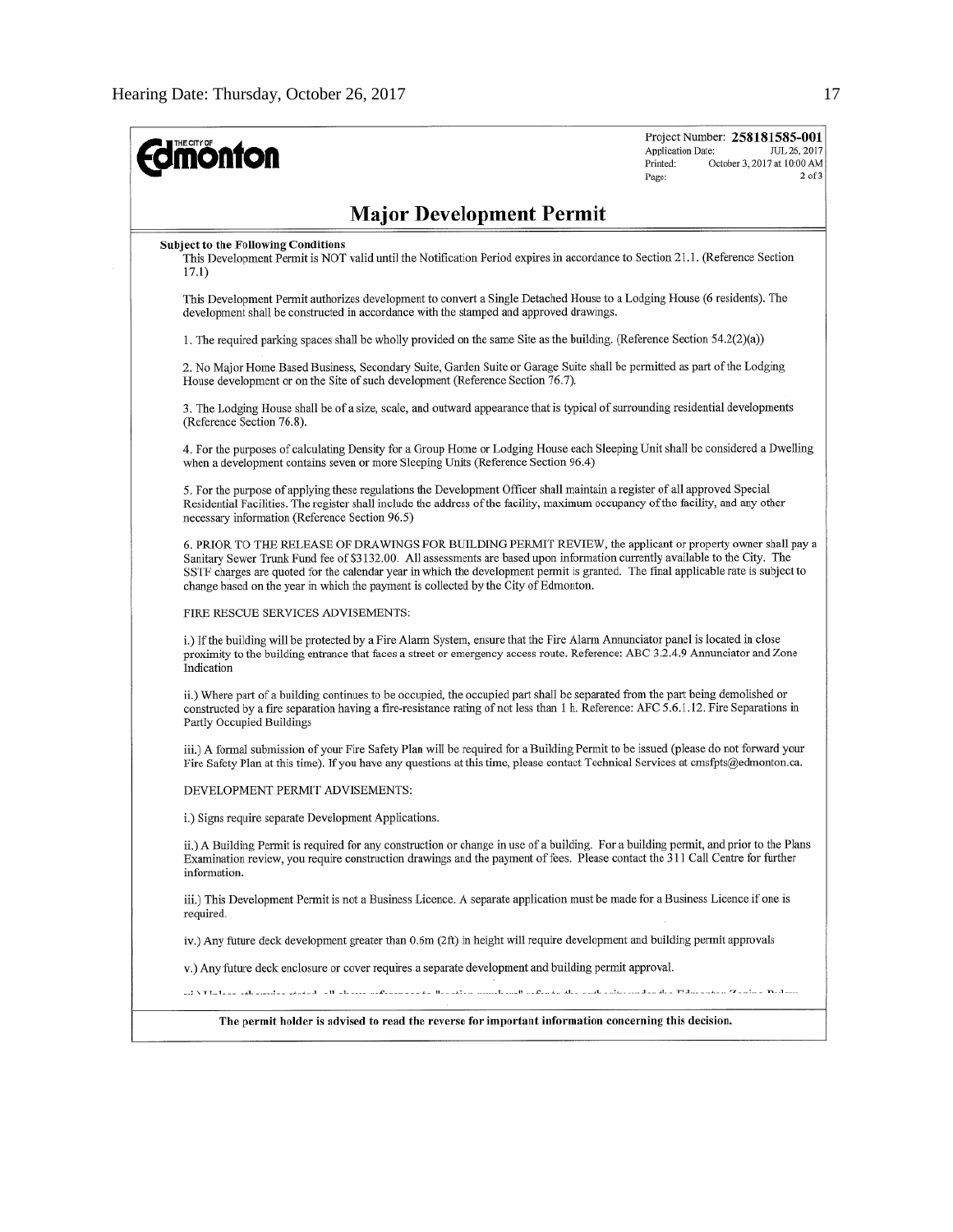| <b>nonton</b>                                                                                                                       |                                                                                                                                |                                                                       |          | Project Number: 258181585-001<br>Application Date:<br>JUL 26, 2017<br>Printed:<br>October 3, 2017 at 10:00 AM<br>3 of 3<br>Page:                                                                                                                                                                                                                                                                      |  |  |
|-------------------------------------------------------------------------------------------------------------------------------------|--------------------------------------------------------------------------------------------------------------------------------|-----------------------------------------------------------------------|----------|-------------------------------------------------------------------------------------------------------------------------------------------------------------------------------------------------------------------------------------------------------------------------------------------------------------------------------------------------------------------------------------------------------|--|--|
|                                                                                                                                     | <b>Major Development Permit</b>                                                                                                |                                                                       |          |                                                                                                                                                                                                                                                                                                                                                                                                       |  |  |
| 12800.                                                                                                                              | VI.) Unless otherwise stated, all above references to "section numbers" refer to the authority under the Edmonton Zoning Bylaw |                                                                       |          |                                                                                                                                                                                                                                                                                                                                                                                                       |  |  |
| to the Site.<br>Variances<br>Discretionary Use - A Lodging House is approved as a Discretionary Use in the RF6 Zone (Section 170.3) |                                                                                                                                |                                                                       |          | vii.) An approved Development Permit means that the proposed development has been reviewed against the provisions of this<br>bylaw. It does not remove obligations to conform with other legislation, bylaws or land title instruments including, but not limited<br>to, the Municipal Government Act, the Safety Codes Act or any caveats, restrictive covenants or easements that might be attached |  |  |
| <b>Rights of Appeal</b><br>Amendment Act.                                                                                           |                                                                                                                                |                                                                       |          | This approval is subject to the right of appeal as outlined in Chapter 24, Section 683 through 689 of the Municipal Government                                                                                                                                                                                                                                                                        |  |  |
| Issue Date: Sep 13, 2017<br>Notice Period Begins: Sep 19, 2017                                                                      |                                                                                                                                | Development Authority: LANGILLE, BRANDON<br><b>Ends:</b> Oct 03, 2017 |          | Signature: _                                                                                                                                                                                                                                                                                                                                                                                          |  |  |
| Fees                                                                                                                                |                                                                                                                                |                                                                       |          |                                                                                                                                                                                                                                                                                                                                                                                                       |  |  |
|                                                                                                                                     | <b>Fee Amount</b>                                                                                                              | <b>Amount Paid</b>                                                    | Receipt# | Date Paid                                                                                                                                                                                                                                                                                                                                                                                             |  |  |
| Major Dev. Application Fee                                                                                                          | \$500.00                                                                                                                       | \$500.00                                                              | 04321729 | Jul 26, 2017                                                                                                                                                                                                                                                                                                                                                                                          |  |  |
| Total GST Amount:<br>Totals for Permit:                                                                                             | \$0.00<br>\$500.00                                                                                                             | \$500.00                                                              |          |                                                                                                                                                                                                                                                                                                                                                                                                       |  |  |
|                                                                                                                                     |                                                                                                                                |                                                                       |          |                                                                                                                                                                                                                                                                                                                                                                                                       |  |  |
|                                                                                                                                     |                                                                                                                                |                                                                       |          |                                                                                                                                                                                                                                                                                                                                                                                                       |  |  |
|                                                                                                                                     |                                                                                                                                |                                                                       |          |                                                                                                                                                                                                                                                                                                                                                                                                       |  |  |
|                                                                                                                                     |                                                                                                                                |                                                                       |          |                                                                                                                                                                                                                                                                                                                                                                                                       |  |  |
|                                                                                                                                     |                                                                                                                                |                                                                       |          |                                                                                                                                                                                                                                                                                                                                                                                                       |  |  |
|                                                                                                                                     |                                                                                                                                |                                                                       |          |                                                                                                                                                                                                                                                                                                                                                                                                       |  |  |
|                                                                                                                                     |                                                                                                                                |                                                                       |          |                                                                                                                                                                                                                                                                                                                                                                                                       |  |  |
|                                                                                                                                     |                                                                                                                                |                                                                       |          | The permit holder is advised to read the reverse for important information concerning this decision.                                                                                                                                                                                                                                                                                                  |  |  |
|                                                                                                                                     |                                                                                                                                |                                                                       |          |                                                                                                                                                                                                                                                                                                                                                                                                       |  |  |